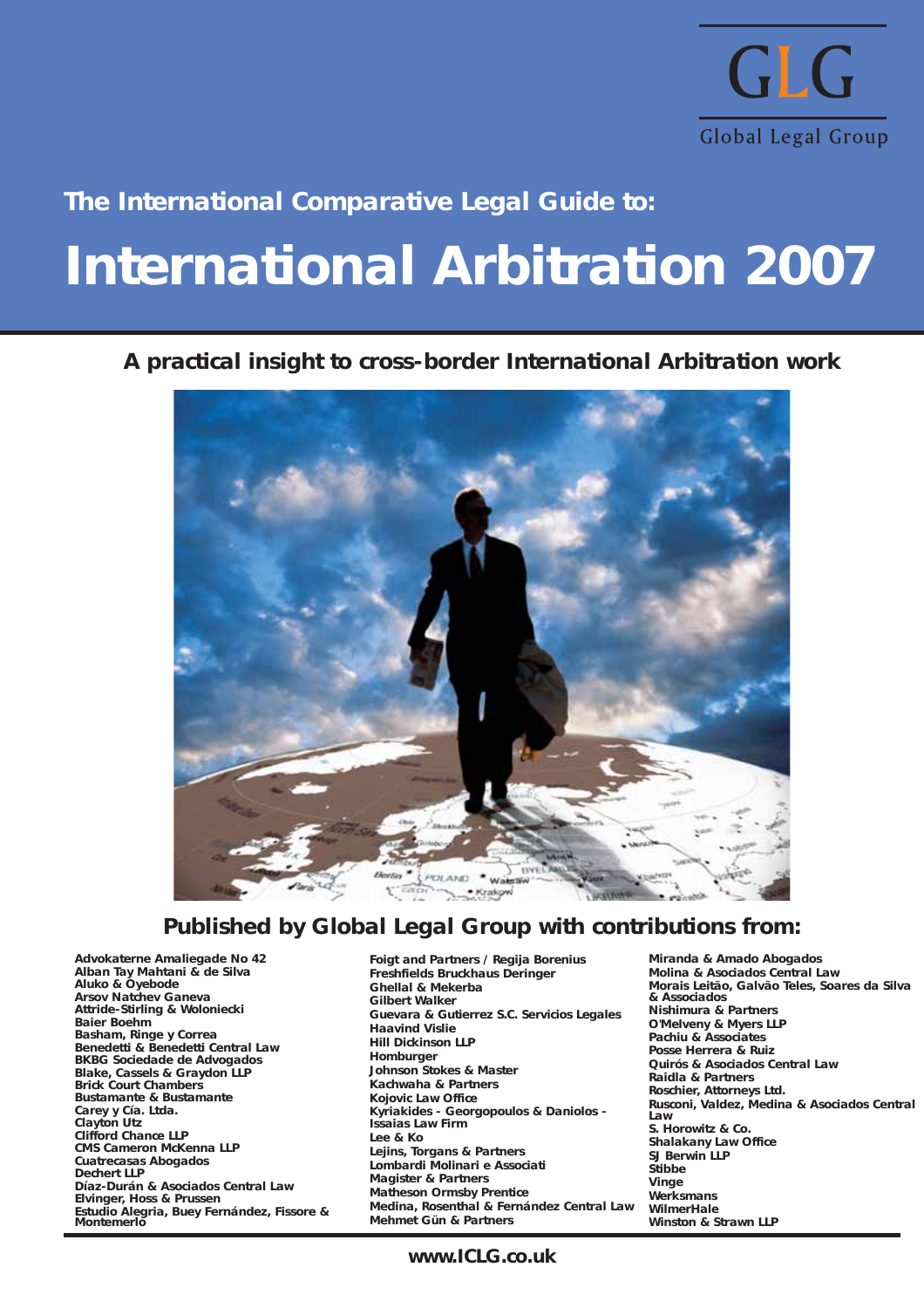# **Portugal**

# **Morais Leitão, Galvão Teles, Soares da Silva & Associados**

#### **1 Arbitration Agreements**

#### **1.1 What, if any, are the legal requirements of an arbitration agreement under the laws of your country?**

All matters related to voluntary arbitration are regulated by Law no 31/86, of 29 August 1986, as amended by Decree-law no. 38/2003, of 8 March 2003 (hereinafter, the "Arbitration Act").

Article 2 (1) of this Act provides that the arbitration agreement must be made in writing. An agreement is deemed to have been made in writing when it is inserted in a document signed by the parties or in an exchange of letters, telex, telegrams or other means of telecommunication of which a written record can be kept, whether these instruments directly contain the arbitration agreement or they include a reference clause to another document containing such agreement (article 2 (2)).

#### **1.2 Are there any special requirements or formalities required if an individual person is a party to a commercial transaction which includes an arbitration agreement?**

The Arbitration Act does not set any special requirements or formalities for the situation contemplated in the question.

However, arbitration agreements included in standard terms contracts for the supply of goods or services are subject to more stringent conditions and requirements, particularly when one of the parties of such contracts is consumer.

Under the applicable legislation, the standard terms to be agreed should be entirely communicated in an adequate and timely manner by the party which drafted them to the other party, together with all the specific information or clarification which may be required. Failure to meet these requirements will entail the writing out of respective terms or clauses. More stringent requirements are set forth for standard terms contracts made with consumers in respect of which the number of the black-listed terms or clauses is larger and its scope is more comprehensive.

In connection with arbitration agreements, the following black listed clauses should be mentioned: (a) regarding contracts where both parties are professional operators, the clauses which provide for the competence of a forum (comprehending also arbitral tribunals) which entails serious inconvenience for one of the parties, without being justified by the interests of the other party; (b) regarding contracts where one of parties is a consumer, the clauses which exclude or limit beforehand the possibility of seeking relief from courts for disputes that may arise between the parties or which contemplate forms of arbitration that do not assure the



**António Sampaio Caramelo**

procedural guarantees provided by the law.

#### **1.3 What other elements ought to be incorporated in an arbitration agreement?**

If the arbitration agreement refers to a present dispute, it should define, in a precise manner, the object of the dispute. If the arbitration agreement refers to future disputes, it should specify the legal relationship that the future disputes may concern (article 2 (3)).

The parties should also incorporate in the arbitration: (i) the determination of the arbitrator's fees and the way of providing for other costs of the arbitration; and (ii) the designation of the place of the arbitration. Well-advised parties would also set a time-limit for the rendering of final award longer than the unreasonably short suppletive period provided in the Arbitration Act (see questions 2.3 and 5.4 below) and empower the arbitral tribunal to order interim or conservatory measures.

#### **1.4 What has been the approach of the national courts to the enforcement of arbitration agreements?**

The approach of Portuguese courts to the enforcement of arbitration agreements can be characterised as "friendly", as they do not hesitate to decline jurisdiction and to refer the parties to arbitration, whenever the existence of a written (see question 1.1 above) arbitration agreement regarding arbitrable matters is raised by one of the parties.

#### **1.5 What has been the approach of the national courts to the enforcement of ADR agreements?**

Portugal courts have limited experience regarding means of ADR. However, as the knowledge about ADR is increasing in this country, one may assume that Portuguese courts will enforce any ADR agreements, whenever their existence is raised before them by one of the parties. There is, however, no known case law in this respect.

### **2 Governing Legislation**

#### **2.1 What legislation governs the enforcement of arbitration agreements in your country?**

Law no. 31/86, of 29 August 1986, as amended by Decree-law no. 38/2003, of 8 March 2003 (the "Arbitration Act) is the statute which governs most of the matters related to arbitration.



# **WWW.ICLG.CO.UK ICLG TO: INTERNATIONAL ARBITRATION 2007**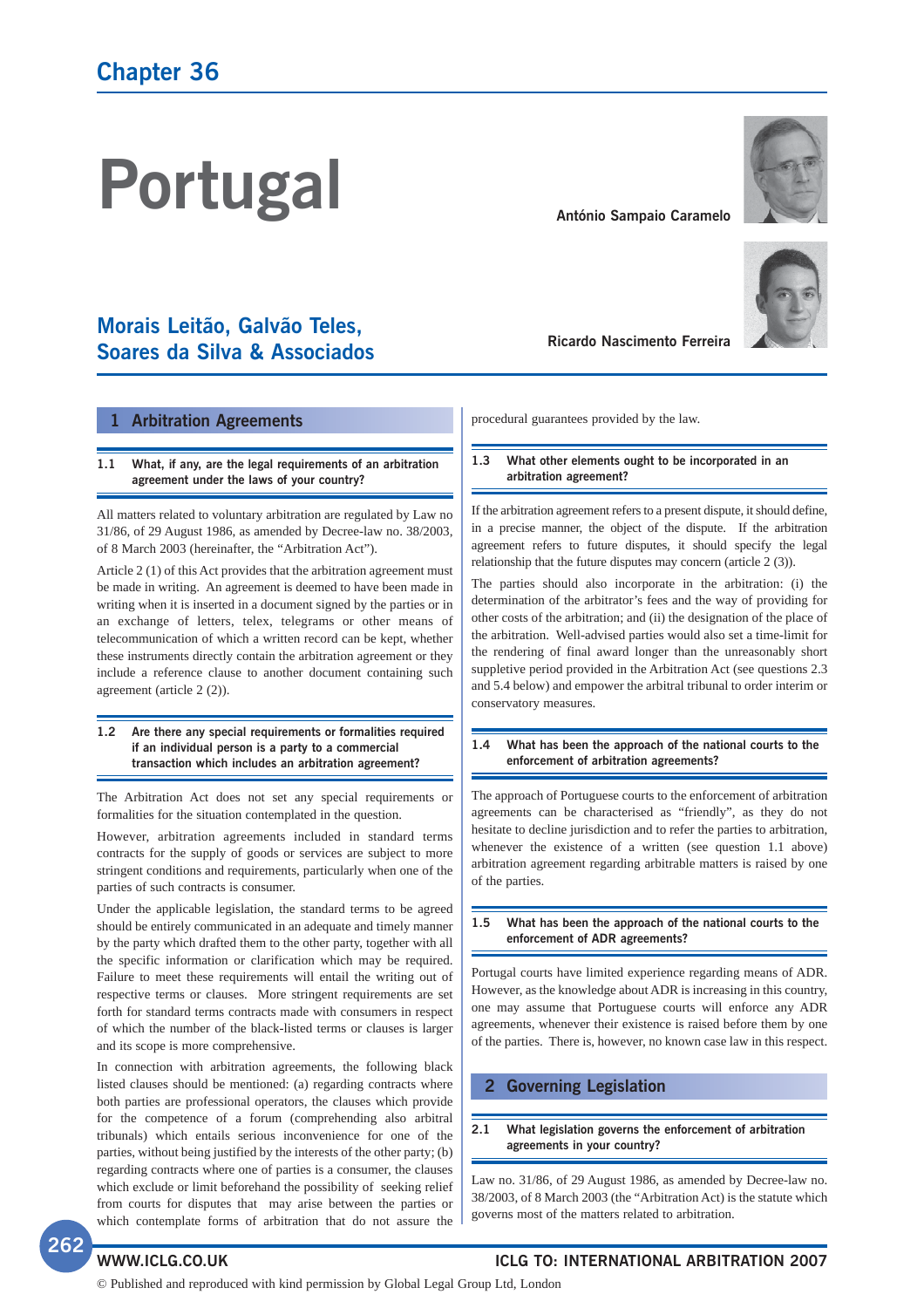#### **2.2 Does the same Arbitration Act govern both domestic and international arbitration proceedings? If not, how do the laws differ?**

The Arbitration Act applies both to domestic (chapters I to VI) and international (chapter VII) arbitration proceedings that take place in Portugal (article 37).

#### **2.3 Is the law governing international arbitration based on the UNCITRAL Model Law? Are there significant differences between the governing law and the Model Law?**

Although the UNCITRAL Model law, then recently approved, had some influence in the Government Draft which was at the origin of the Arbitration Act approved by the Parliament in 1986, one cannot say that this Act is based in the Model Law. In addition to the fact that the former governs both internal and international arbitrations, while the latter refers only to international commercial arbitration, the following differences may be pointed out between them:

- Article 9 of the Model Law expressly authorises a party to an arbitration agreement to apply to courts for the ordering of interim or conservatory relief, while the Arbitration Act has no expressed rule on that (but the Portuguese courts do not usually refuse to grant interim or conservatory relief to the benefit of parties involved in arbitration proceedings).
- Article 17 of the Model Law allows the arbitral tribunal to order one party to take such interim measures of protection, at the request of the other party, as the tribunal may consider necessary in respect of the subject matter of the dispute, while the Arbitration Act is totally silent on the issue (the possibility for the arbitral tribunal to order such measures is debated among the legal commentators, at least, whenever the arbitration agreement makes no mention to it).
- Under the Model Law, the parties are free to determine the number of arbitrators (article 10 (1)), which allows an even number of arbitrators, while under the Arbitration Act the arbitrators must be in odd number (article 6 (1)).
- Under article 16(3) of the Model Law, the decision rendered by the arbitral tribunal on its competence to decide the dispute (*competence-competence*) may be appealed to a State court within 30 days from the notification thereof, while under the Arbitration Act such decision can only be challenged before the State courts together with the challenging of the final decision rendered by the arbitral tribunal (article 21(4)).
- Article 17 of the Model Law states that the arbitral tribunal may order interim measures of protection, while the Arbitration Act has no legal provision addressing that issue (such possibility is debated among Portuguese legal commentators).
- The Model Law contains suppletive rules concerning the development of arbitration proceedings (articles 23, 24 and 25), while the Arbitration Act only sets forth the fundamental principles which must be complied with in any arbitration (absolute equality of treatment of the parties, necessary defendant's summoning to the arbitral proceedings, right of the parties to be heard in an adversarial manner throughout the arbitration proceedings), and leaves to the parties or to the arbitrators the issuing of any other rules which may me considered as adequate or convenient to regulate the proceedings (articles 15(3) and 16 ).
- Article 28 (2) of the Model Law provides that, whenever the parties have not chosen the law applicable to the substance of the dispute, the arbitral tribunal shall apply the law determined by the conflict of laws rules which it considers applicable, while article 33 (2) of the Arbitration Act provides that the arbitral tribunal shall apply the law which is

most appropriate to the dispute.

 $\blacksquare$ 

- Article 31 (2) of the Model Law allows the parties to agree that no reasons are to be stated in the award, while article 23 (3) of the Arbitration Act provides that the final decision of the arbitral tribunal should be reasoned.
- Article 33 (3) of the Model Law allows any of the parties to  $\blacksquare$ request to the arbitral tribunal to render an additional award as to claims presented in the arbitral proceedings but omitted from the award, while the Arbitration Act does not contemplate such possibility and provides, instead, that such omission is a ground for the annulment of the arbitral award by State courts, at the request of a party (article 27 (1) (e)).
- The Model law does not set any time-limit within which the П arbitral tribunal must render its award, while the Arbitration Act sets a suppletive limit of six months to that effect, counted from the appointment of the last selected arbitrator, an extension of this time-limit being only possible by agreement of both parties, up to the double of the period initially set by the parties (such too short duration of this suppletive time-limit and the fact that an extension of the same cannot be granted by the courts being criticised by Portuguese legal commentators and practitioners).
- Chapter VII of the Model Law provides that the application for setting aside the arbitral award is the exclusive recourse against it, while articles 27, 28 and 29 of the Arbitration Act allow for two different ways of challenging the arbitral award: two degrees of appeals to State higher courts (unless, in domestic arbitrations, the parties have waived, totally or partially, such right of appeal; these appeals are in principle excluded in international arbitrations) and a legal action before State courts to set aside the award.

### **3 Jurisdiction**

**3.1 Are there any subject matters that may not be referred to arbitration under the governing law of your country? What is the general approach used in determining whether or not a dispute is "arbitrable"?**

Article 1 (1) of the Arbitration Act provides that any dispute which does not concern inalienable rights may be submitted to voluntary arbitration, provided that such matter is not reserved to the courts or to mandatory arbitral tribunals by a specific law.

This criterion of arbitrability of disputes gives rise to some doubts and difficulties when applied in practice and, because of that, it has been criticised by some commentators. Although such criterion would point to excluding the arbitrability of issues of Public law, the following administrative law matters are declared to be arbitrable by express determination of some administrative law statutes: (i) issues concerning administrative contracts, including the assessment of the validity of administrative acts related to their performance; (ii) issues concerning the civil extra-contractual liability of the Public Administration; and (iii) issues related to administrative acts which may be revoked under administrative law, on grounds other than their invalidity.

Under the Arbitration Act, not only contractual but also extracontractual (i.e., tort) disputes (article 1 (2)) may be submitted to arbitration. Also according to the Arbitration Act, the parties are allowed to include in the concept of "dispute", in addition to *stricto sensu* disputes (where one party raises a claim against another who opposes to it) any other differences, notably those related to the need to clarify, complete, update or review the contracts or legal relationships which the arbitration agreement refers to (article 1 (3)).

**ICLG TO: INTERNATIONAL ARBITRATION 2007**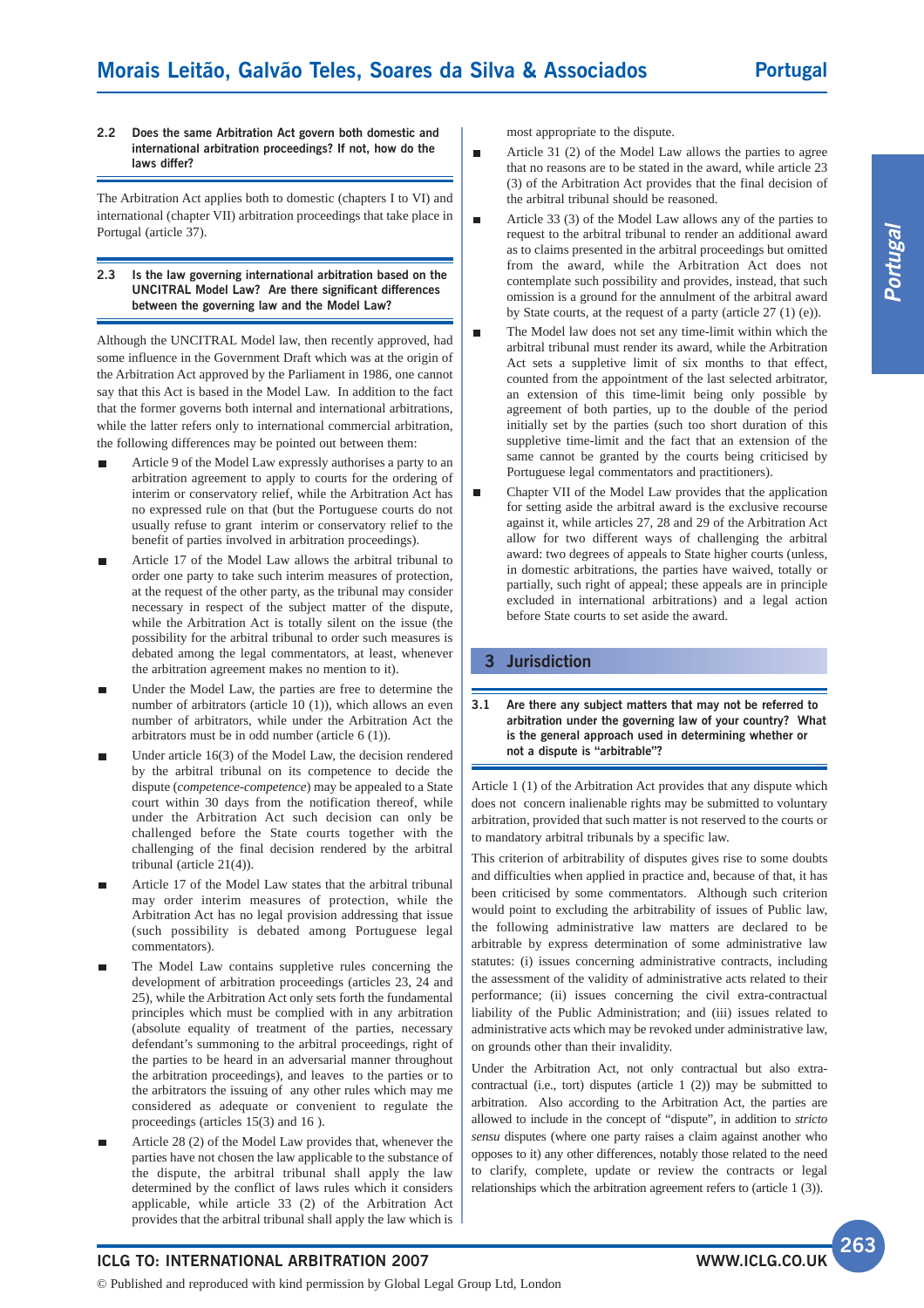#### **3.2 Is an arbitrator permitted to rule on the question of his or her own jurisdiction?**

Article 21 (1) of the Arbitration Act provides that the arbitral tribunal has the power to rule on the question of its own jurisdiction (*competence-competence* of the arbitral tribunal) even though, for that purpose, it may have to assess the existence, the validity or the effectiveness of the arbitration agreement or of the contract in which the same is included.

#### **3.3 What is the approach of the national courts in your country towards a party who commences court proceedings in apparent breach of an arbitration agreement?**

When a party commences court proceedings in breach of an arbitration agreement and the other party raises an objection (*exceptio*) on this ground - the court cannot *ex officio* assess and decide on such *exceptio* - the court shall verify the existence and the validity of the alleged arbitration agreement and, if it finds that such agreement exists and is valid, it should decline to adjudicate on the subject matter of such court proceedings (which should then be dismissed) and should refer the case to the arbitral tribunal.

It is debated among Portuguese legal commentators whether the court, in order to render the above-mentioned decision on the possible breach of an arbitration agreement, should fully address the question of this agreement's existence validity or effectiveness or should instead restrict its review to a *prima facie* verification of the same (meaning that the court should decline jurisdiction unless the arbitration is "patently" null and void). The latter opinion seems to be prevailing.

#### **3.4 Under what circumstances can a court address the issue of the jurisdiction and competence of the national arbitral tribunal?**

The decision of the arbitral tribunal declaring its competence to decide the dispute may only be reviewed by Portuguese courts after an award on the substance of the dispute has been made. This review can only take place in the context of an appeal filed against the award (if this was not excluded by the parties or disallowed by law) or of a legal action aiming at having the award annulled or of an opposition to its enforcement (article 21 (4)).

#### **3.5 Under what, if any, circumstances does the national law of your country allow an arbitral tribunal to assume jurisdiction over individuals or entities which are not themselves party to an agreement to arbitrate?**

The Arbitration Act does not contemplate the possibility of an arbitral tribunal assuming jurisdiction over persons who are not parties to an arbitration agreement. On the other hand, in Portuguese courts' jurisprudence (case law) the issue of the possible extension of the arbitration agreement *ratione personae* (i.e., to entities other than its signatories) was not yet raised nor decided upon.

### **4 Selection of Arbitral Tribunal**

#### **4.1 Are there any limits to the parties' autonomy to select arbitrators?**

The parties may agree on a sole arbitrator or an odd number of arbitrators (article 6 (1)). Arbitrators must be independent and have

full legal capacity (article 8). No other limits are set to the parties' autonomy to select arbitrators.

#### **4.2 If the parties' chosen method for selecting arbitrators fails, is there a default procedure?**

If the parties fail to appoint the arbitrators or to agree on a method for that purpose, then the courts shall intervene to make up for this failure (article 12(2)). In case of institutional arbitrations, this failure shall be remedied by the administering institution.

#### **4.3 Can a court intervene in the selection of arbitrators? If so, how?**

Whenever the parties or one of them fail to appoint one or several of the members of the arbitral tribunal, the appointment will be made, upon the request of a party, by the President of the Court of Appeal of the place of arbitration or, if no place is established, of the applicant's domicile (article 12 (1)). This appointment may be requested after one month has elapsed from the date on which the party who intends to commence the arbitral proceedings gave notice thereof to the other party, notably for the appointment of the arbitrator or arbitrators that the latter is entitled to select or for consideration of the proposed name of the sole arbitrator (if the parties had so agreed) or, if a name has been proposed by one party to be selected a third arbitrator, within one month from the date of the appointment of the last selected of the arbitrators that should select the arbitrator who would complete the composition of the tribunal (article 12 (2)). If the parties or the arbitrators (appointed as said above) cannot agree on the designation of the chairman of the arbitral tribunal, that designation shall be made by the President of the Court of Appeal (article 14 (2)).

#### **4.4 What are the requirements (if any) as to arbitrator independence, neutrality and/or impartiality?**

According to article 10 (1) of the Arbitration Act, arbitrators who are not appointed by both parties are subject to the same regime of impediments and grounds for possible challenge as those on which objection may be made to a judge in court proceedings, as provided for in articles 122 to 136 of the Code of Civil Procedure. A party may not challenge an arbitrator appointed by it, or in whose appointment he has participated, except for reasons of which he becomes aware after the appointment has been made (article 10 (2)).

From these provisions the legal commentators infer the principle that the arbitrators should be independent and impartial in the eyes of the parties.

### **5 Procedural Rules**

#### **5.1 Are there laws or rules governing the procedure of arbitration in your country? If so, do those laws or rules apply to all arbitral proceedings sited in your country?**

The Arbitration Act is applicable to all voluntary arbitrations, whether of internal or international nature (this meaning "those which involve the interest of international trade" - article 32), that take place in the Portuguese territory (article 37).

The Act sets forth the fundamental principles which must be complied throughout the arbitral proceedings (absolute equality of treatment of the parties, necessary defendant's summoning to the arbitral proceedings, right of the parties to be heard in an adversarial

**264**

# **WWW.ICLG.CO.UK ICLG TO: INTERNATIONAL ARBITRATION 2007**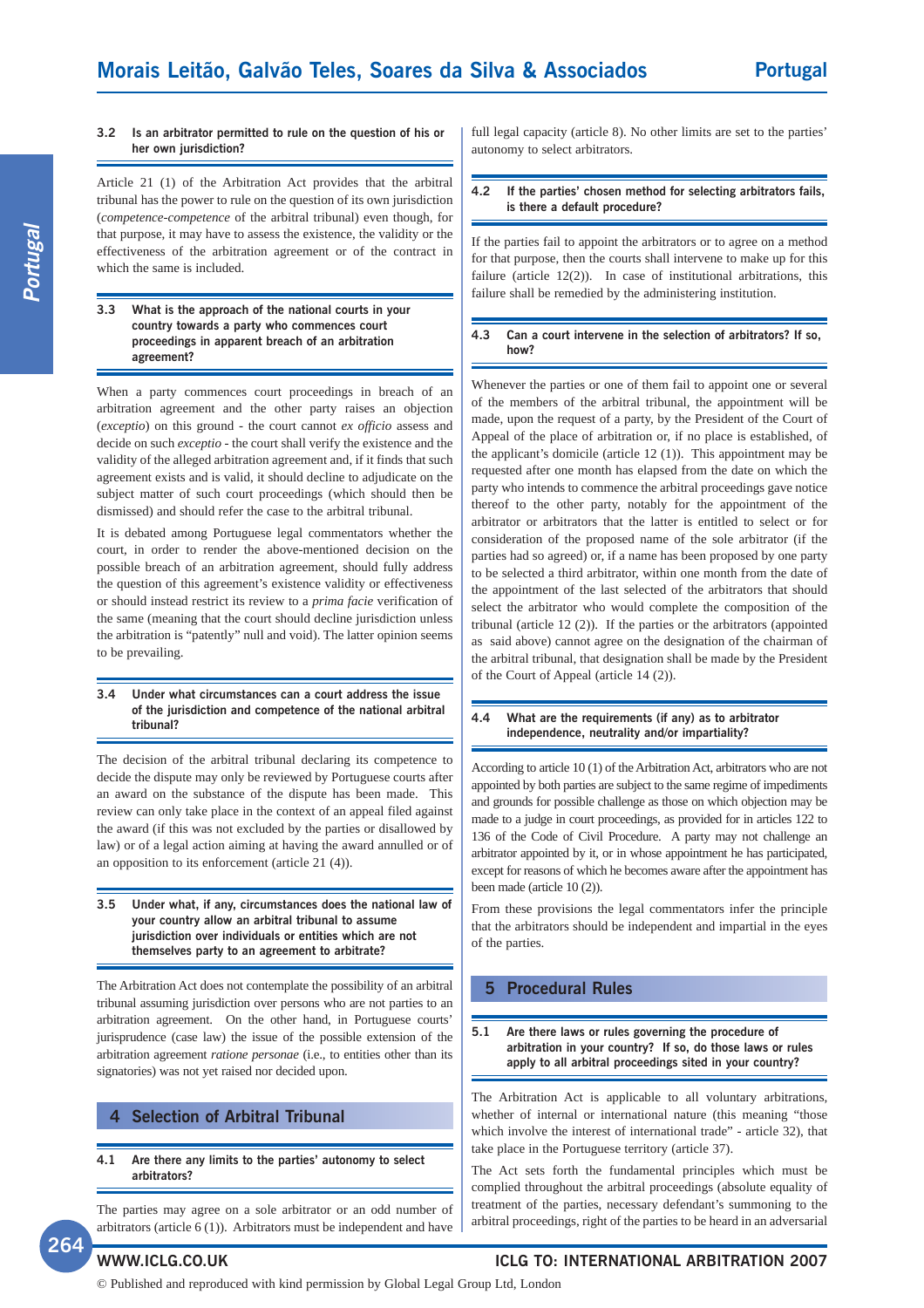manner throughout the arbitration proceedings), but leaves to the parties or to the arbitrators the issuing of any other rules which may be considered as adequate or convenient (articles 15(3) and 16).

The parties may determine in the arbitration agreement or in a later written instrument to be agreed until the acceptance of the first appointed arbitrator the procedural rules to be complied with by the arbitral tribunal of their disputes (article 15 (1)). That determination may result from the choice of the rules of arbitration adopted by any arbitral institution duly authorised to administer arbitrations or from the appointment of one of such institutions to administer the arbitration in question (article 15 (2)). If the parties fail to agree on this matter, the arbitral tribunal is empowered to determine the procedural rules that should regulate the arbitral proceedings.

#### **5.2 In arbitration proceedings conducted in your country, are there any particular procedural steps that are required by law?**

The only restriction to the parties' autonomy and to the arbitrators' authority in respect of the organisation of the arbitral proceedings is the mandatory compliance with the fundamental principles referred to in question 5.1. above.

#### **5.3 Are there any rules that govern the conduct of an arbitration hearing?**

Apart from the fundamental principles referred to above, there are no legal provisions governing an arbitration hearing.

#### **5.4 What powers and duties does the national law of your country impose upon arbitrators?**

The arbitrators have the powers which are necessary to decide the case submitted to them, similarly to the powers that judges have, except powers to issue any orders whose implementation would require *jus imperii* authority (which they do not have) or to demand any action or omission from any entity which is not a party to the arbitration. The chairman of the arbitral tribunal is empowered to prepare the proceedings, to direct the production of evidence, to conduct the working of the hearings and to organise the debates of the parties, unless the parties have vested these powers in the arbitral tribunal as a *collegium* (article 14 (3) of the Arbitration Act).

As to the arbitrators' duties, the following are worth mentioning (i): if the arbitrator accepts the appointment, he may only withdraw if a new circumstance disables him from performing his functions (article 9, no. 1); (ii) arbitrators should render the award within 6 (six) months, counted from the date of the appointment of the last selected arbitrator or within the time extension which may have been approved by both parties to that effect and, if they fail do to that without due justification, they will be liable for the damages arising out of any delay (article 19 (5)); (iii) the arbitrators shall decide according to the law, unless they were authorised to decide ex aequo et bono (article 22); (iv) when rendering the award, the arbitrators should comply with some formal requirements stated in article 23 (see question 8.1 below).

#### **5.5 Do the national courts have jurisdiction to deal with procedural issues arising during an arbitration?**

The courts do not have jurisdiction to deal with procedural issues arising during an arbitration but the parties may request, after being authorised by the arbitral tribunal, the assistance of the courts in

respect of the production of evidence which is dependent of the will of a party or a third person who may be unwilling to cooperate with the arbitral tribunal.

#### **5.6 Are there any special considerations for conducting multiparty arbitrations in your country (including in the appointment of arbitrators)? Under what circumstances, if any, can multiple arbitrations (either arising under the same agreement or different agreements) be consolidated in one proceeding? Under what circumstances, if any, can third parties intervene in or join an arbitration proceeding?**

The Arbitration Act does not contain any rules providing for multiparty arbitrations, whether in respect of the selection of arbitrators or the conduct of the proceedings. Although the Portuguese courts have already been confronted with cases that should have been handled as multiparty arbitrations, they have not treated them in that manner. This issue is not addressed in the rules of arbitration of the most used Portuguese arbitration centres.

The Arbitration Act and the rules of arbitration of the most used Portuguese arbitration centres do not contain any provisions providing for the consolidation of multiple arbitrations in one proceeding. Therefore, one should assume that such consolidation could only take pace in case all the involved parties agree to that consolidation (provided that all of them are signatories of the same or identical arbitration agreement).

The Arbitration Act and the rules of arbitration of the most used Portuguese arbitration centres do not contain any rules providing for the possible intervention or joinder of third parties. Therefore, one should assume that such intervention or joinder could only take place in case all the involved parties agree to that consolidation (provided that all of them are or become later signatories of the same arbitration agreement).

#### **5.7 What is the approach of the national courts in your country towards ex parte procedures in the context of international arbitration?**

Portuguese courts may order, under certain conditions, *ex parte* interim or conservatory measures and they have done that in assistance to pending international arbitrations.

As regards the adoption of *ex parte* procedures within the arbitration proceedings, one may assume that it would be considered as a very serious violation of one fundamental principle governing any arbitration ("right of the parties to be heard in an adversarial manner throughout the arbitration proceedings") and would constitute a likely ground for the challenge of the final award rendered in those proceedings.

## **6 Preliminary Relief and Interim Measures**

**6.1 Under the governing law, is an arbitrator permitted to award preliminary or interim relief? If so, what types of relief? Must an arbitrator seek the assistance of a court to do so?**

The Arbitration Act does not contain any provision concerning the ordering of preliminary relief and interim measures by the arbitrators. Although the matter is debated among Portuguese legal commentators, specially when the arbitration agreement is silent on this issue, the prevailing view seems to be that the arbitrators are permitted, under Portuguese law, to order interim or conservatory measures (even if the arbitration agreement does not expressly

**ICLG TO: INTERNATIONAL ARBITRATION 2007**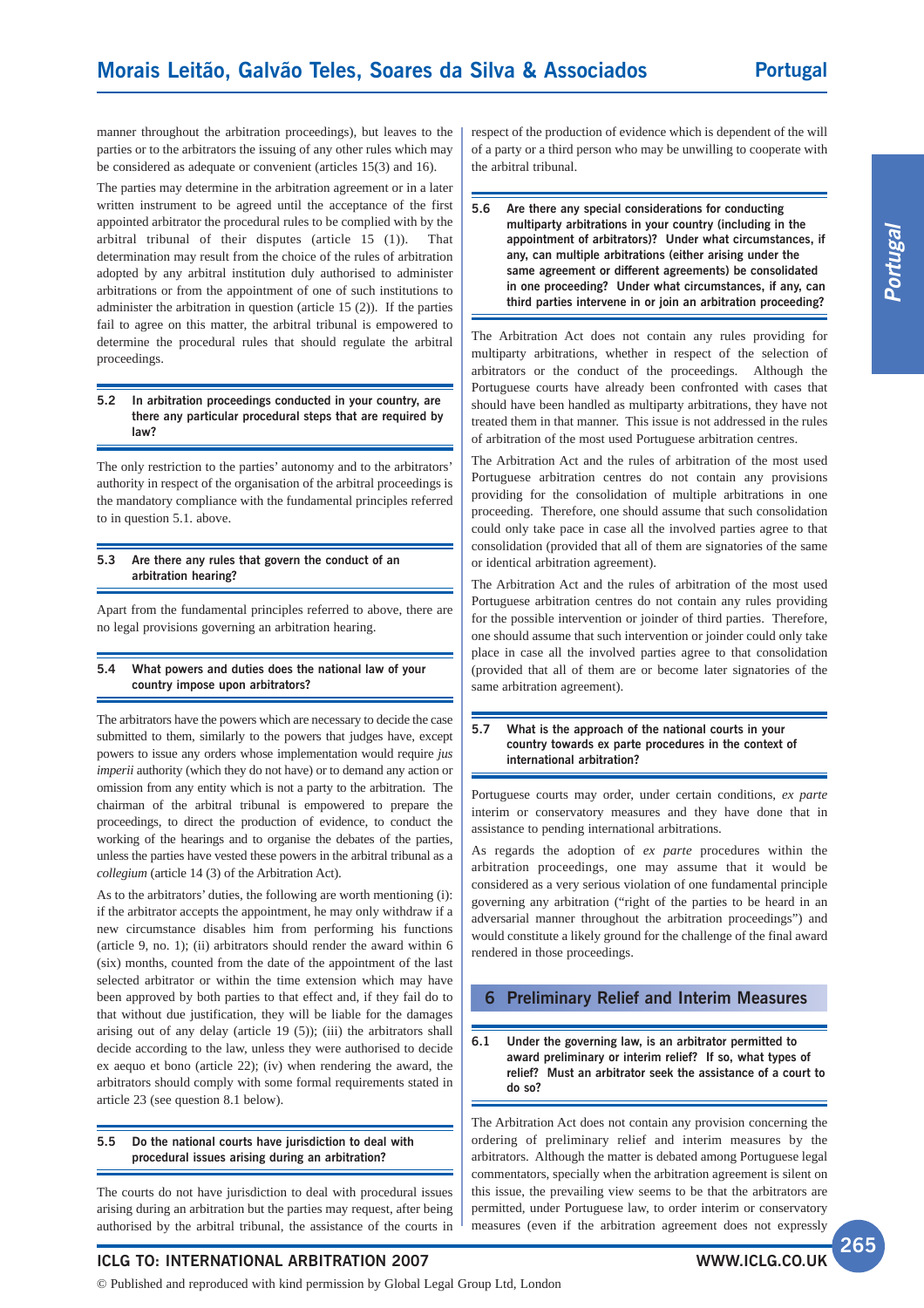authorise them to do that) which do not require the use of *jus imperii* powers for this implementation. This issue, however, is not yet settled in the Portuguese legal doctrine. Moreover, no court decisions are known on this matter.

```
6.2 Is a court entitled to grant preliminary or interim relief in
proceedings subject to arbitration? In what
circumstances? Can a party's request to a court for relief
have any effect on the jurisdiction of the arbitration
tribunal?
```
Although the Arbitration Act does not contain any provision concerning the granting of interim relief or conservatory measures by courts, in respect to disputes that have been submitted to arbitration, several court decisions (some of them of higher courts) have admitted the granting of such measures or relief, subject to the same requirements and conditions which apply to the granting of those measures in the context of court litigation.

The majority of the commentators agree that a court is entitled to grant preliminary interim relief, at the request of a party to an arbitration, even when the arbitration agreement gave such power to the arbitrators have the power to grant the same; those commentators hold the opinion that the arbitral tribunal and the court shall have then concurrent jurisdiction to that effect.

The legal doctrine and the great majority of the courts jurisprudence agree that the existence of an arbitration agreement does not prevent one of the parties thereto to apply to courts for the granting of interim relief or conservatory measures and that such application should not be construed as a breach of the arbitration agreement nor should affect the jurisdiction of the arbitral tribunal to settle the dispute.

#### **6.3 In practice, what is the approach of the national courts to requests for interim relief by parties to arbitration agreements?**

See the answer to question 6.2 above.

#### **6.4 Does the national law allow for the national court and/or arbitral tribunal to order security for costs?**

The Portuguese Civil Procedure Code does not grant to courts the power to order any of the parties to provide "security for costs" (we assume that these "costs" mean the legal dues that the parties are bound to pay to the State during the court proceedings). Accordingly, one may conclude that an arbitral tribunal will not be considered to have such power either.

### **7 Evidentiary Matters**

#### **7.1 What rules of evidence (if any) apply to arbitral proceedings in your country?**

In principle, the rules of evidence applying in arbitrations are the same which apply in court proceedings, but the parties and/or arbitrators are free to agree on different rules, subject to absolute compliance with the fundamental principles set forth in article 16 of the Arbitration Act (see question 5.1 above).

#### **7.2 Are there limits on the scope of an arbitrator's authority to order the disclosure of documents and other disclosure of discovery (including third party disclosure)?**

In the context of court litigation, Portuguese Civil Procedural Law does not contemplate any procedural phase which has any similarity with the "discovery" of Anglo-Saxon systems of law. Therefore, in arbitrations located in Portugal no such "discovery" exist.

The limits to the arbitrators' authority to order the disclosure of documents and of other means of evidence are, in part, the same which the courts would face, namely privileged information or documents inherent to the exercise of some professions (lawyers, doctors, etc) or arising from State security or national defence imperatives or information related to commercial or technical confidentiality or secrecy rights. On the other hand, the arbitrators have limits of their own in this respect, because (i) they cannot force one party to disclose evidence which it refuses to disclose (as they do not have *jus imperii* prerogatives, the arbitrators can only draw adverse inferences from that refusal); and (ii) they are not empowered to issue any orders addressed to entities who are not signatories of the arbitration agreement.

#### **7.3 Under what circumstances, if any, is a court able to intervene in matters of disclosure/discovery?**

When the evidence to be produced depends on the will of one of the parties or of a third party and they refuse to cooperate, the interested party, after having been authorised by the arbitral tribunal, may request the court to order that such evidence is produced before it and the result thereof is referred to the arbitral tribunal (article 18 (2) of the Arbitration Act).

#### **7.4 What is the general practice for disclosure / discovery in international arbitration proceedings?**

In international arbitration proceedings located in Portugal, what is said in questions 7.2 and 7.3 above also applies.

#### **7.5 What, if any, laws, regulations or professional rules apply to the production of written and/or oral witness testimony? For example, must witnesses be sworn in before the tribunal? Is cross-examination allowed?**

In addition to what was said in question 7.1, 7.2, 7.3 and 7.4 above, one should mention the following:

- Any person mentally and physically able to testify on the disputed facts may do so. However, the legal representatives of the parties (including company directors and attorneys) cannot testify as witnesses in court proceedings to which their represented entity is a party, but they can be asked by the opposing party to be questioned in a court hearing in view of the possible confession of facts which are detrimental to the entity they represent. In domestic arbitrations, it is increasingly admitted that this distinction in respect of oral testimony, between parties' representatives and any other persons, should not apply and that their statements should be evaluated by the arbitrators, having due regard to all the relevant circumstances. In international arbitrations located in Portugal such distinction is totally ignored.
- In the context of court litigation and of arbitrations, the  $\blacksquare$ examination of witness comprehends: direct examination by the counsel of the party who offered the witness, crossexamination by the counsel of opposing party and possible (if the judge or the arbitrators allow it) redirect examination.  $\blacksquare$ In the practice of domestic arbitrations in Portugal, the

**Portugal**

# **WWW.ICLG.CO.UK ICLG TO: INTERNATIONAL ARBITRATION 2007**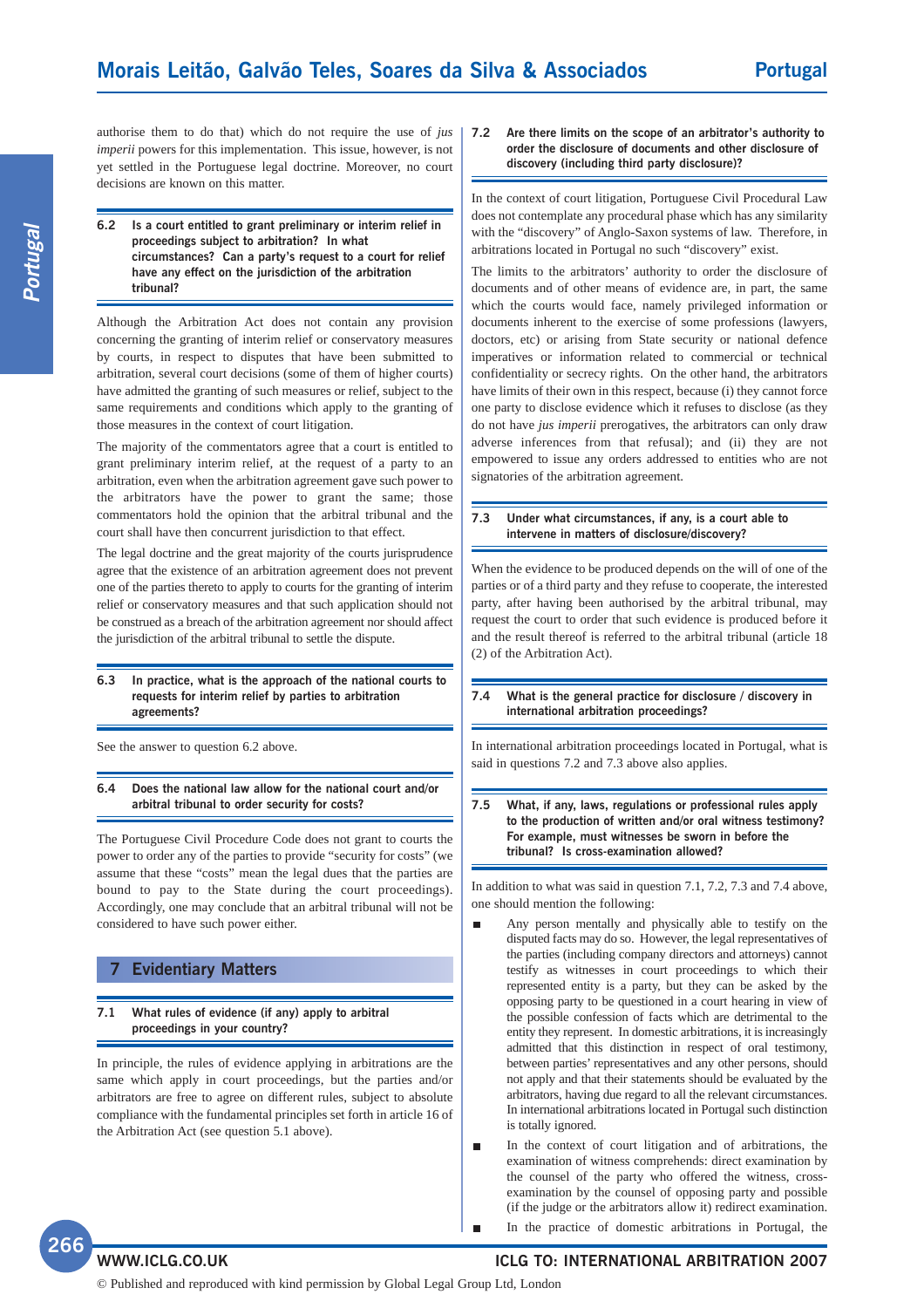witness statements are usually made orally (under direct-, cross- and redirect-examination). In international arbitrations located in Portugal, written witness statements are increasingly admitted.

- Although the witnesses who testify in court proceedings held in Portugal are sworn in, it is widely understood that they should not be so in arbitration hearings, because the arbitrators are generally considered as not having the power to put anyone on oath.
- **7.6 Under what circumstances does the law of your Country treat documents in an arbitral proceeding as being subject to privilege? In what circumstances is privilege deemed to have been waived?**

In this respect, there are no specific legal provisions for arbitral proceedings. One may add, however, that:

- the restrictions on the disclosure of information or documents connected with the professional secrecy or confidentiality duties of lawyers and doctors may be lifted (in exceptional circumstances) by the competent bodies of their professional associations, which are subject to possible review by courts;
- as regards the possible refusal of disclosure of information or documents on grounds of commercial or technical confidentiality, it is likely that the arbitral tribunal, in accordance with the procedural powers which it is vested with, will issue a ruling on such matter that will be in line with or similar to the provisions of articles 3.7, 3.9, 9.2 and 9.3 of the IBA Rules on the Taking of Evidence in International Commercial Arbitration.

#### **8 Making an Award**

#### **8.1 What, if any, are the legal requirements of an arbitral award?**

According to article 23 of the Arbitration Act, the final arbitral award must be made in writing and contain: (i) the parties' identification; (ii) a reference to the arbitration agreement; (iii) the definition of the subject matter of the dispute; (iv) the arbitrators' identification; (v) the place of arbitration and the place where and date when the award was made; (vi) the arbitrators' signatures; (vii) the identification of the arbitrators that could not or did not want to sign the award; (viii) number of signatures, at least, equal to the majority of the arbitrators; and (ix) the dissenting opinions, if any, duly identified. The award should be reasoned and should include the determination of the arbitration costs and its splitting between the parties.

Moreover, the award should be rendered within the time-limit provided in the Act or within the longer period which the parties may have set for that purpose (see questions 1.3, 2.3 and 5.4 above).

### **9 Appeal of an Award**

#### **9.1 On what bases, if any, are parties entitled to appeal an arbitral award?**

Under the Arbitration Act, there are two ways of challenging an arbitral award: appeals and a legal action to obtain the annulment of the award.

Appeals (to the Courts of Appeal and, with some limits, to the Supreme Court of Justice) are allowed in domestic arbitrations, unless the parties had previously excluded them, notably in the

arbitration agreement. An appeal may be filed by the party who has lost the case. In international arbitrations located in Portugal, appeals are, in principle, excluded.

According to article 27 of the Arbitration Act, an arbitral award may be annulled by the court if: (i) the subject-matter of the dispute is not capable of settlement by arbitration, i.e., is not arbitrable; (ii) the arbitral tribunal did not have competence or the constitution of the arbitral tribunal was irregular, i.e., was not in accordance with the agreement of the parties or with the applicable law; (iii) there was a breach of the fundamental principles set forth in article 16; (iv) the award did not include the arbitrators' signatures or did not contain a number of signatures, at least, equal to the majority of the arbitrators or did not include the dissenting opinions, if any, duly identified or the award was not reasoned; or (v) the arbitral tribunal decided on issues which the parties had not submitted to it or failed to address all the issues which the parties had submitted to the tribunal.

#### **9.2 Can parties agree to exclude any basis of appeal or challenge against an arbitral award that would otherwise apply as a matter of law?**

The parties may agree (notably in the arbitration agreement) to exclude the right to appeal from the award to courts (this waiver may concern all appeals or just one degree of appeal). For the purposes of article 29 (2) of the Arbitration Act, an agreement to authorise the tribunal to decide ex aequo et bono will be considered as an exclusion of appeals.

In international arbitrations, appeals are only possible if the parties have agreed thereon and have regulated their terms (article 34 of the Arbitration Act).

The right to request the annulment of the arbitral award cannot be waived.

The legal commentators also stress that the extraordinary recourses of revision ad opposition of a third party (which are very rarely used against courts' decisions) cannot be waived either, because of their nature of "safety valves" of the jurisdictional system.

#### **9.3 Can parties agree to expand the scope of appeal of an arbitral award beyond the grounds available in relevant national laws?**

The parties are not entitled to agree on expanding the scope of appeals or of the action seeking the annulment of an arbitral award, beyond the grounds available in the applicable law.

#### **9.4 What is the procedure for appealing an arbitral award in your country?**

If the parties have not excluded the appeals from the arbitral award, an appeal to the Court of Appeal may be filed, within ten days, on grounds of erroneous assessment of the facts or erroneous application of the law to the established facts, and from the latter's decision a further appeal may be filed, within ten days, to the Supreme Court of Justice, on grounds of erroneous application of the law. These grounds for appeals are the same as those applicable to court decisions, as provided in the Code of Civil Procedure.

A legal action for annulment of the award may be filed with the court within one month from the notification of the arbitral award (article 28(2) of the Arbitration Act).

If appeals were not excluded and are filed, any grounds for annulment of the award should be raised in the context of such appeal filed (article 27 (3)).

## **ICLG TO: INTERNATIONAL ARBITRATION 2007**

© Published and reproduced with kind permission by Global Legal Group Ltd, London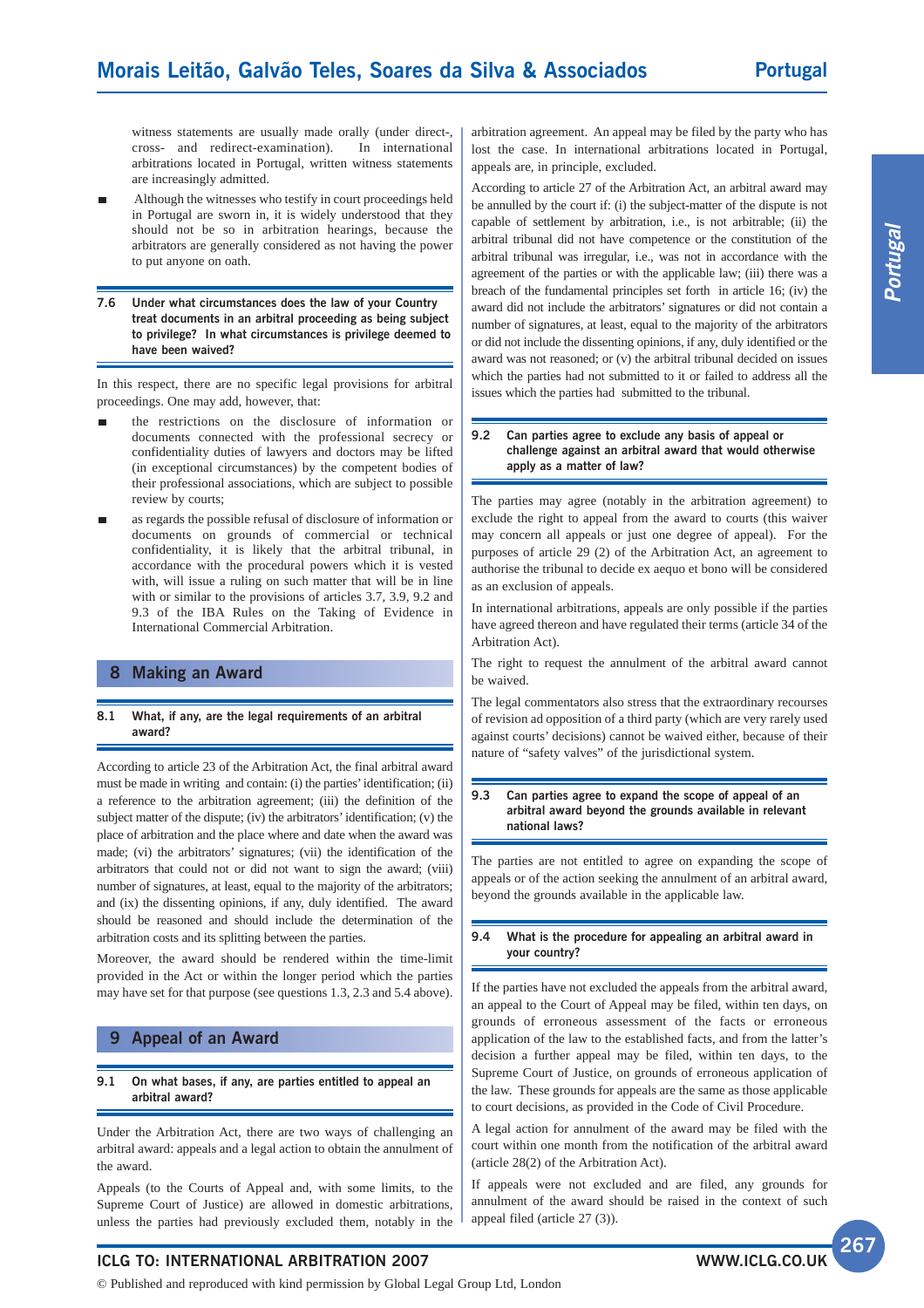#### **10 Enforcement of an Award**

#### **10.1 Has your country signed and/or ratified the New York Convention on the Recognition and Enforcement of Foreign Arbitral Awards? Has it entered any reservations? What is the relevant national legislation?**

Portugal ratified the New York Convention by Parliament Resolution no. 37/94, of 10 March 1994. When it did it, Portugal, however, made the following reservation: "on the basis of reciprocity, the Convention is applicable to the recognition and enforcement of awards made only in the territory of another Contracting State".

Without prejudice to the conditions provided for in the Convention (mainly in articles III, IV and V), articles 1094 to 1102 of the Code of Civil Procedure shall apply to the recognition of arbitral awards made abroad.

#### **10.2 Has your country signed and/or ratified any regional Conventions concerning the recognition and enforcement of arbitral awards?**

Portugal has ratified the Inter-American Convention on International Commercial Arbitration signed in Panama City, in 1975, as well as a number of bilateral conventions dealing with the recognition and enforcement of arbitral awards.

#### **10.3 What is the approach of the national courts in your country towards the recognition and enforcement of arbitration awards in practice? What steps are parties required to take?**

An arbitral award made in Portugal does not need to be recognised or confirmed; it has the same binding nature and enforceability as a court sentence (article 26 (2)of the Arbitration Act) and may be immediately enforced or executed in the state court of first instance, under the terms of the Code of Civil Procedure (article 30 of the Act).

It should be noted that the fact that an action for the annulment of the award is pending is not a cause for suspending the enforcement or execution proceedings, although the party seeking the enforcement may be required to provide adequate security, if the execution reaches the payment phase before the aforesaid action is finally decided.

After having been notified of the commencement of the enforcement or execution proceedings, the party against whom the execution is sought may file an opposition to the same, on a limited number of grounds.

Even if the period for annulment of the award has expired, the opposing party may raise the grounds for annulment in the context of its opposition to execution of the award (article 31 of the Arbitration Act).

An arbitral award made abroad must be recognised by the Court of Appeal in accordance with articles 1094 to 1102 of Code of Civil Procedure and article III (2) and V of the 1958 New York Convention, before it can be enforced in Portugal. The revision of the award is requested by the interested party and the counter-party is notified to oppose to such request within 15 days. The applicant may still answer to that opposition within 10 days after being notified thereof.

The grounds for refusing to recognise or enforce foreign arbitral awards are those provided for in the New York Convention (article V), to which the aforesaid provisions of the Code of Civil Procedure must be adapted. **10.4 What is the effect of an arbitration award in terms of res judicata in your country? Does the fact that certain issues have been finally determined by an arbitral tribunal preclude those issues from being re-heard in a national court and, if so, in what circumstances?**

According to article 26, no. 1 of the Arbitration Act, once the parties have been notified of the final award on the merits of the case, if it is not possible to file an appeal, it becomes final and binding and acquires the effect of *res judicata*. Notwithstanding this, it is still possible to bring an extraordinary recourse ("revision" or "opposition of a third party" - see question 9.2 above) against such decision, under the very strict terms of articles 771 to 782 of the Portuguese Code of Civil Procedure.

The effect of *res judicata* acquired by the final award on the merits impedes those issues that were submitted to arbitration to be resubmitted again to adjudication by the same parties (or their legal successors). Under Portuguese law, *res judicata* is considered to be part of public policy and the court may raise the *res judicata* issue *ex officio*.

It should be noted that, under Portuguese Civil Procedure Law, only the *dispositif* of the award (not its reasoning) has *res judicata* effect.

### **11 Confidentiality**

#### **11.1 Are arbitral proceedings sited in your country confidential? What, if any, law governs confidentiality?**

There is no legal provision imposing confidentiality in arbitrations, although, in the practice of arbitration, the proceedings as well as the contents of the award are widely understood to be confidential, without prejudice to the right of the parties to invoke the award before the courts or any public authorities, if this may be required for the defence of their interests. The parties may provide on this matter in the arbitration agreement. Furthermore, the arbitrators and other professionals (notably, lawyers) who take part in arbitral proceedings are understood to have a confidentiality duty in respect of what happens during the arbitral proceedings.

#### **11.2 Can information disclosed in arbitral proceedings be referred to and/or relied on in subsequent proceedings?**

The information disclosed in arbitral proceedings may be referred to in subsequent proceedings when it is reasonably necessary for the defence of the parties' rights (for instance, when challenging the arbitral award before courts) or pursuit of the interest of justice. Disclosure of such information for other purposes will be illregarded and very likely will not be relied on by courts in subsequent proceedings.

#### **11.3 In what circumstances, if any, are proceedings not protected by confidentiality?**

See the answers given in questions 11.1 and 11.2 above.

### **12 Remedies / Interests / Costs**

**12.1 Are there limits on the types of remedies (including damages) that are available in arbitration (e.g., punitive damages)?**

As Portuguese courts are not allowed to award punitive damages,

**268**

# **WWW.ICLG.CO.UK ICLG TO: INTERNATIONAL ARBITRATION 2007**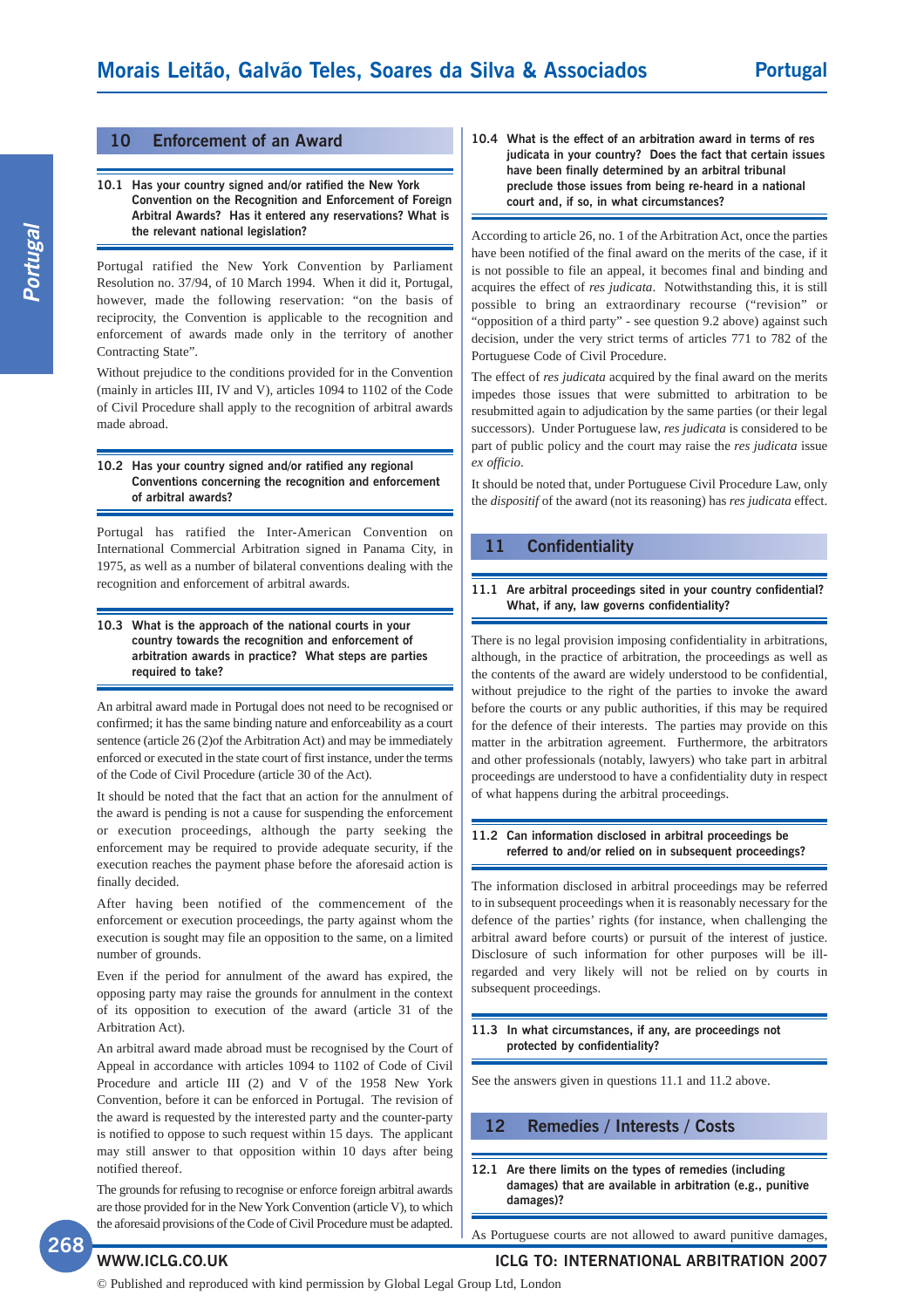one should conclude that arbitral tribunals will not be allowed to do so either. As regards the types of remedies available, the only difference between courts and arbitral tribunals is that, whenever the remedy granted requires the use of *jus imperii* prerogatives, its implementation should be requested to courts.

#### **12.2 What, if any, interest is available?**

There are no special rules regarding the tribunal's power to award interest, which means that general rules of civil law are applicable in the same way as in court proceedings.

#### **12.3 Are parties entitled to recover fees and/or costs and, if so, on what basis? What is the general practice with regard to shifting fees and costs between the parties?**

According to article 23 (4) of the Arbitration Act, the arbitral award shall determine the costs of proceedings and split them between the parties.

Under Portuguese law and litigation practice, when one refers to recover of fees and costs by the winning party, only the legal dues paid to State in connection with the court proceedings are to be considered (except in very rare cases of patent "bad faith" behaviour before the court); the winning party is not entitled to the reimbursement of the fees and expenses that it had to pay to its counsels or other people who helped it in the dispute. The same applies in domestic arbitrations.

As far as international arbitrations located on Portugal are concerned, the rules agreed for these arbitrations will apply (notably, the rules of the institutions who administered the arbitration; for example article 31 of ICC Rules).

#### **12.4 Is an award subject to tax? If so, in what circumstances and on what basis?**

The arbitral award is not subject to any tax.

### **13 Investor State Arbitrations**

#### **13.1 Has your country signed and ratified the Washington Convention on the Settlement of Investment Disputes Between States and Nationals of Other States (1965)?**

Portugal ratified the 1965 Washington Convention, in 1984.

Portugal is also a party (since 1988) to the Convention Establishing the Multilateral Investment Guarantee Agency (Parliament Resolution no. 12-A/88, of 20 May 1988)

**13.2 Is your county party to a significant number of Bilateral Investment Treaties (BITs) or Multilateral Investment treaties (such as the Energy Charter Treaty) that allow for recourse to arbitration under the auspices of the International Centre for the Settlement of Investment Disputes ('ICSID')?**

Portugal has entered into a great number of Bilateral Investment Treaties (BITs) that allow for recourse to arbitration under the auspices of ICSID/CIRDI as well as under other international rules of arbitration (ICC or UNCITRAL). Moreover, has Portugal ratified the Energy Charter Treaty, in 1996.

#### **13.3 Does your country have standard terms or model language that it uses in its investment treaties and, if so, what is the intended significance of that language?**

Most of the Bilateral Investment Treaties (BITs) entered into by Portugal follow the model language used in similar treaties entered into by other West European countries as well as the standard terms and model language adopted in the 1967 Draft OECD Convention on the Protection of Foreign Property.

**13.4 In practice, have disputes involving your country been resolved by means of ICSID arbitration and, if so, what has the approach of national courts in your country been to the enforcement of ICSID awards?**

No ICSID arbitrations involving Portugal were held or are pending.

#### **13.5 What is the approach of the national courts in your country towards the defence of state immunity regarding jurisdiction and execution?**

There are several decisions from the Portuguese Supreme Court and Courts of Appeals acknowledging State immunity from jurisdiction and/or execution, within limits. The general understanding of the courts jurisprudence is that such State immunities do only cover the private law or commercial dealings carried out by foreign states or legal bodies controlled by the same.

Portugal has ratified, in 2006, the United Nations Convention on Jurisdictional Immunities of States and their Property, signed in New York, in 2005.

#### **14 General**

#### **14.1 Are there noteworthy trends in the use of arbitration or arbitration institutions in your country? Are certain disputes commonly being referred to arbitration?**

Most commonly, commercial matters are referred to arbitration, mainly ad-hoc arbitration. Institutional arbitration is much less used, although the Arbitration Centres linked to the Commercial Associations of Lisbon and of Porto have a growing importance in this field.

Not only matters of commercial law but also some arbitrable administrative law (see question 3.1 above) are often referred to arbitration.

#### **14.2 Are there any other noteworthy current issues affecting the use of arbitration in your country?**

The Arbitration Act in force, approved in 1986 was a good law when it was enacted. However, more than 20 years have passed and, similarly to what has been done not only in Europe but also throughout the world, Portugal clearly needs a new Arbitration Act in line with the modern concepts and trends prevailing in the field of commercial arbitration.

#### **ICLG TO: INTERNATIONAL ARBITRATION 2007**